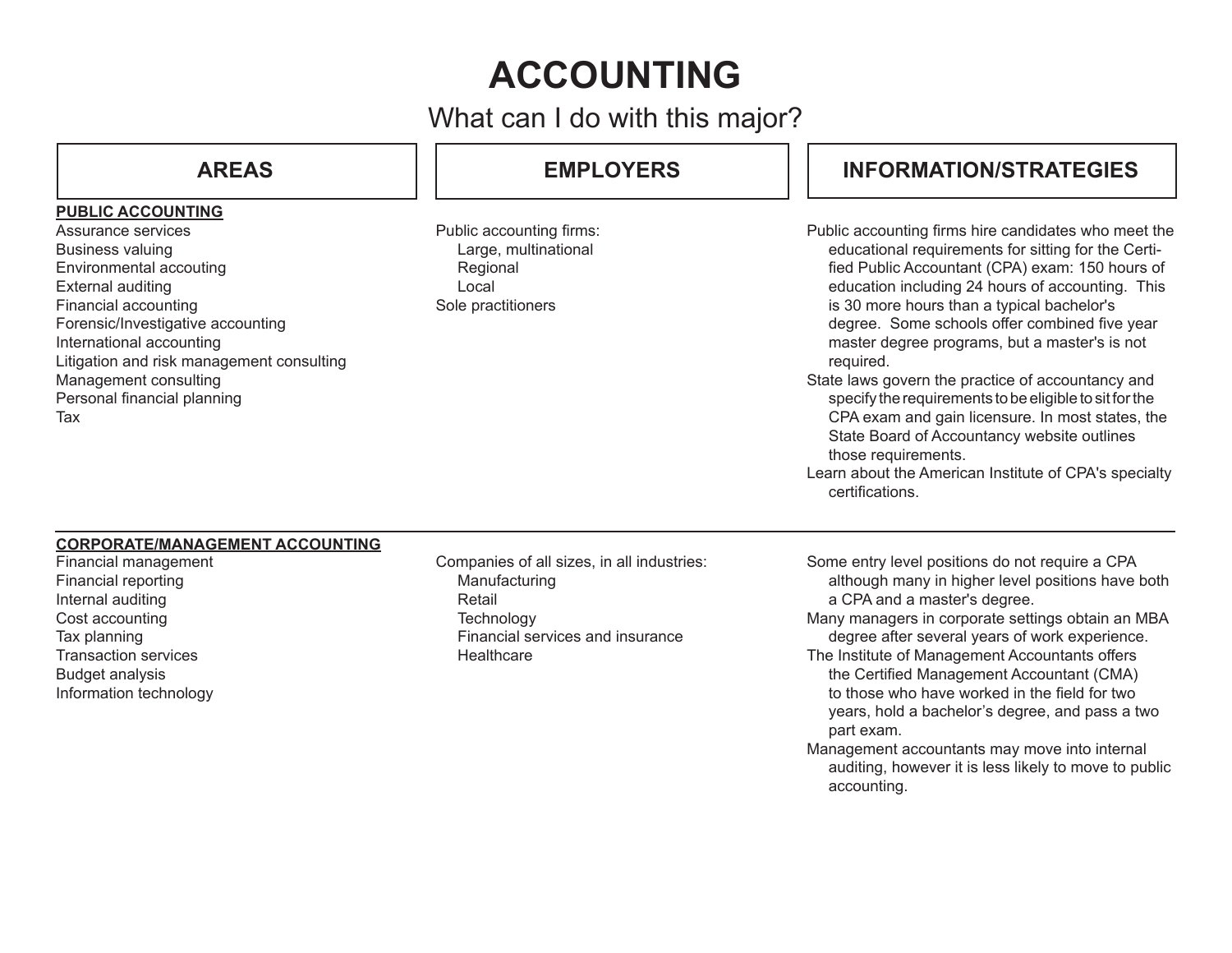#### **GOVERNMENT**

Auditing Financial reporting Financial management Budget analysis Research

Federal agencies and departments: Federal Bureau of Investigation Internal Revenue Service Department of the Treasury General Accounting Office Office of Management and Budget Securities Exchange Commission State and local government

## **AREAS EMPLOYERS INFORMATION/STRATEGIES**

Complete an internship in a government agency. Become familiar with the government application process.

Some government agencies will help pay back student loans with an employee commitment to service for three years.

Accounting is a "hot area" in government hiring and many opportunities exist in the public sector.

#### **NON-PROFIT**

Accounting Internal auditing Financial planning Budgeting Money handling Record keeping

Non-profit organizations Social service agencies Hospitals Public school systems Universities and colleges Religious organizations Libraries and museums Political parties Labor unions

Volunteer at non-profit organizations and build a network of contacts in the non-profit sector.

### **EDUCATION**

**Teaching** Research **Consulting** 

Universities and colleges A Ph.D. in Accounting or a DBA, Doctorate in Business Administration, in accounting is generally required. Maintain a high GPA and secure strong faculty

recommendations for admittance into graduate school.